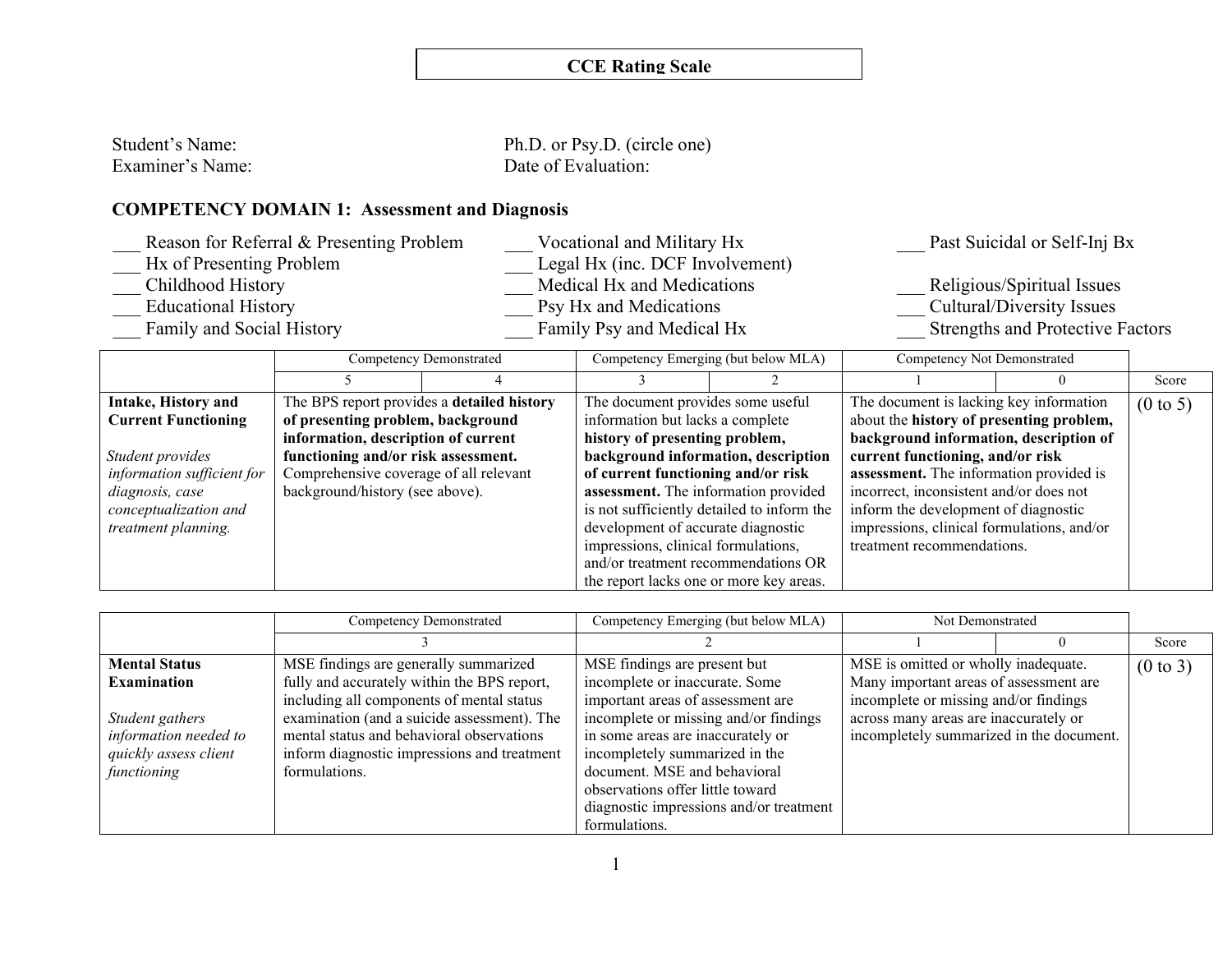|                                                                                                                                                                                                                                         | <b>Competency Demonstrated</b>                                                                                                                                                                                                                                                                                                                                                                                                                                                                             | Competency Emerging (but below MLA)                                                                                                                                                                                                                                                                                                                                                       | Not Demonstrated                                                                                                                                                                                                                                                                                                                        |          |                                                           |
|-----------------------------------------------------------------------------------------------------------------------------------------------------------------------------------------------------------------------------------------|------------------------------------------------------------------------------------------------------------------------------------------------------------------------------------------------------------------------------------------------------------------------------------------------------------------------------------------------------------------------------------------------------------------------------------------------------------------------------------------------------------|-------------------------------------------------------------------------------------------------------------------------------------------------------------------------------------------------------------------------------------------------------------------------------------------------------------------------------------------------------------------------------------------|-----------------------------------------------------------------------------------------------------------------------------------------------------------------------------------------------------------------------------------------------------------------------------------------------------------------------------------------|----------|-----------------------------------------------------------|
|                                                                                                                                                                                                                                         |                                                                                                                                                                                                                                                                                                                                                                                                                                                                                                            |                                                                                                                                                                                                                                                                                                                                                                                           |                                                                                                                                                                                                                                                                                                                                         | $\Omega$ | Score                                                     |
| <b>Psychological Testing</b><br>Personality Test or<br>Broad/Narrow-Band<br>Mental Health Measure<br>or Behavior Checklist<br>Reminder:<br>Students' alternate<br>assessment plans can be<br>used to score this<br>domain, if provided. | The measures selected within this domain are<br>appropriate given the presenting problem(s).<br>No obvious errors in administration or<br>scoring are evident OR few minor errors in<br>administration or scoring are evident, but do<br>not compromise the validity of findings.<br>Interpretation of results is complete and<br>accurate, and document demonstrates<br>effective integration of testing data to yield a<br>complete and accurate portrait of the client.                                 | The measures selected within this<br><i>domain</i> are appropriate given the<br>presenting problem(s), but perhaps<br>incomplete. Several errors in<br>administration and scoring are evident.<br>Interpretation of results is accurate, but<br>perhaps incomplete OR interpretation<br>only superficially integrates testing data<br>and so the portrait of the client is<br>incomplete. | The measures selected within this domain<br>were inappropriate given the presenting<br>problem(s). Major errors in administration<br>or scoring were evident that significantly<br>compromise the validity of the findings.<br>Interpretation of results is unsound,<br>painting an inaccurate or misleading<br>portrait of the client. |          | <b>SCORE</b><br>ONLY<br><b>ONE</b><br>$(0 \text{ to } 3)$ |
| <b>Psychological Testing</b><br>Projective Test<br>Reminder:<br>Students' alternate<br>assessment plans can be<br>used to score this<br>domain, if provided.                                                                            | The measures selected within this domain are<br>appropriate given the presenting problem(s).<br>No obvious errors in administration or<br>scoring are evident OR Few minor errors in<br>administration or scoring might be evident,<br>but these do not significantly compromise<br>the validity of the findings. Interpretation of<br>results is complete and accurate, and<br>document demonstrates effective integration<br>of testing data to yield a complete and<br>accurate portrait of the client. | The measures selected within this<br><i>domain</i> are appropriate given the<br>presenting problem(s), but perhaps<br>incomplete. Interpretation of results is<br>accurate, but perhaps incomplete OR<br>interpretation only superficially<br>integrates testing data and so the<br>portrait of the client is incomplete.                                                                 | The measures selected within this domain<br>were inappropriate given the presenting<br>problem(s). Major errors in administration<br>or scoring were evident that significantly<br>compromise the validity of the findings.<br>Interpretation of results is unsound,<br>painting an inaccurate or misleading<br>portrait of the client. |          | <b>SCORE</b><br>ONLY<br><b>ONE</b><br>$(0 \text{ to } 3)$ |
| <b>Psychological Testing</b><br>Functional Analysis of<br>Behavior                                                                                                                                                                      | Clear statement of function, paired with a<br>clear, well-formulated statement of the<br>problem behavior (operational definition of<br>the problem target). The resulting analysis<br>yields some very targeted recommendations<br>that allow the intervention's impact to be<br>maximized or more efficient (i.e., analysis<br>stressed providing a child with alternative,<br>more socially acceptable means of<br>escape/avoidance of aversive activities).                                            | Some reference was made to the<br>function of behavior, but little effort<br>was made to connect the function to<br>any meaningful recommendations for<br>intervention, so the value of the<br>behavioral analysis was minimal.                                                                                                                                                           | There is no mention of the functions of<br>behavior (i.e., attention, escape, access to<br>activities/tangibles or sensory) and/or the<br>behaviors of interest [i.e., target<br>behavior(s)] were too poorly defined to<br>yield an effective behavior analysis.                                                                       |          | <b>SCORE</b><br>ONLY<br><b>ONE</b><br>$(0 \text{ to } 3)$ |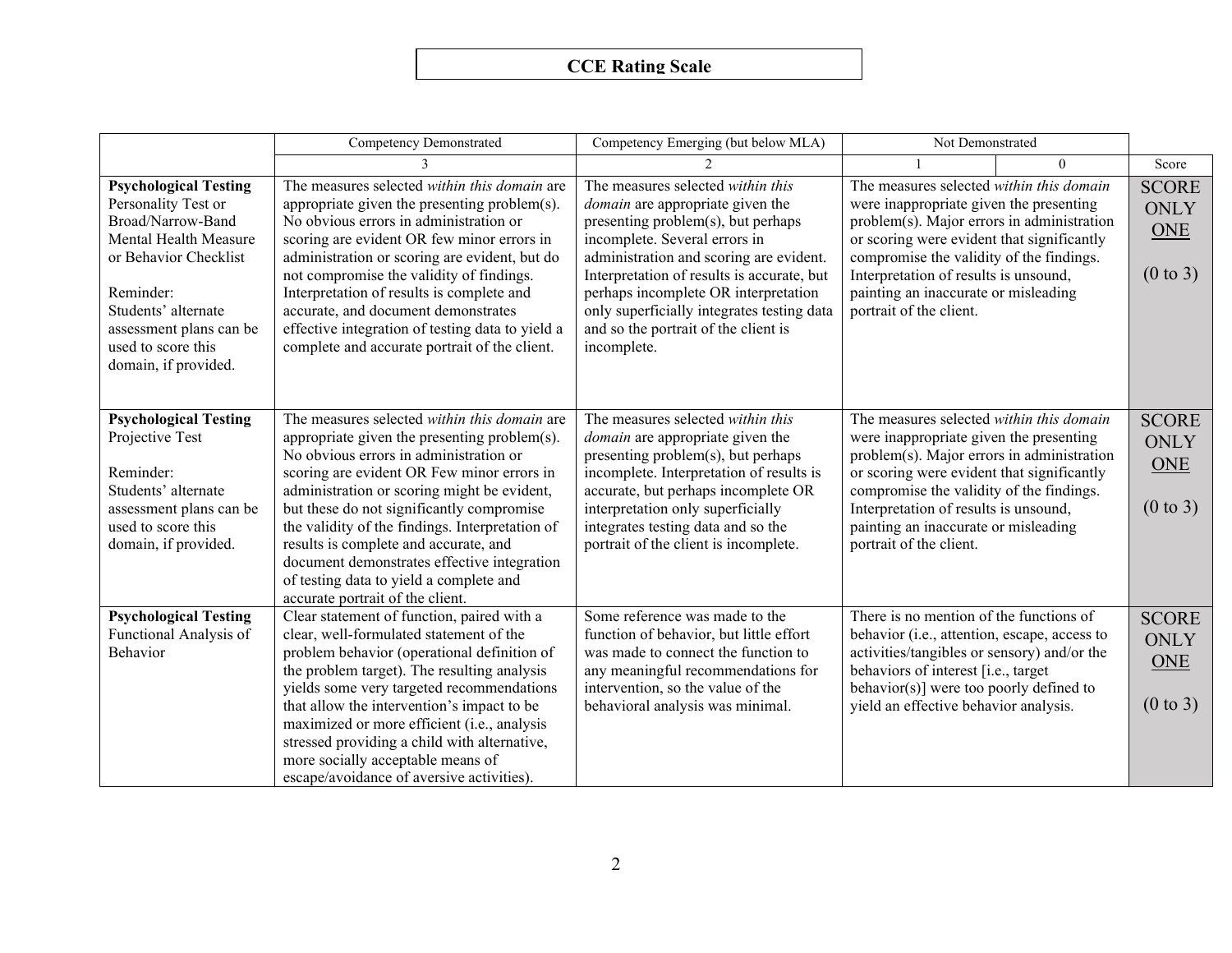|                                                                                                                                                                                                                                                                                                                                                                                                                                                  | <b>Competency Demonstrated</b>                                                                                                                                                                                                                                                                                                                                                                                                                                                                                                                                                                                                                                              | Competency Emerging (but below MLA)                                                                                                                                                                                                                                                                                                                                                                                                                                                                                                                                          | Not Demonstrated                                                                                                                                                                                                                                                                                                                                         |          |                     |
|--------------------------------------------------------------------------------------------------------------------------------------------------------------------------------------------------------------------------------------------------------------------------------------------------------------------------------------------------------------------------------------------------------------------------------------------------|-----------------------------------------------------------------------------------------------------------------------------------------------------------------------------------------------------------------------------------------------------------------------------------------------------------------------------------------------------------------------------------------------------------------------------------------------------------------------------------------------------------------------------------------------------------------------------------------------------------------------------------------------------------------------------|------------------------------------------------------------------------------------------------------------------------------------------------------------------------------------------------------------------------------------------------------------------------------------------------------------------------------------------------------------------------------------------------------------------------------------------------------------------------------------------------------------------------------------------------------------------------------|----------------------------------------------------------------------------------------------------------------------------------------------------------------------------------------------------------------------------------------------------------------------------------------------------------------------------------------------------------|----------|---------------------|
|                                                                                                                                                                                                                                                                                                                                                                                                                                                  |                                                                                                                                                                                                                                                                                                                                                                                                                                                                                                                                                                                                                                                                             |                                                                                                                                                                                                                                                                                                                                                                                                                                                                                                                                                                              |                                                                                                                                                                                                                                                                                                                                                          | $\theta$ | Score               |
| <b>Monitoring of</b><br><b>Treatment Progress</b><br>This item addresses the<br>question "how will you<br>know that your client is<br>getting better?" Student<br>demonstrates the ability<br>to track treatment<br>progress and outcome<br>using measures<br>appropriate to the<br>treatment goals and/or<br>clinical observation.<br>Reminder:<br>Students' alternate<br>assessment plans can be<br>used to score this<br>domain, if provided. | The document contains meaningful and accurate<br>information concerning how the client is or is not<br>benefiting from treatment. Data are obtained for<br>either change in client behavior (i.e., presenting<br>problems or symptoms) or change in attitudes or<br>perceptions (if those are treatment targets). Data<br>should be collected at least twice (pre- and post-<br>treatment) but preferably more frequently during<br>treatment. Improvements in client functioning<br>based on client report and/or clinical observation<br>can also be used. Visual representation of progress<br>(i.e., graphs) is preferred but not essential to meet<br>this competency. | The document contains information<br>concerning how the client is or is not<br>benefiting from treatment (see "competency<br>demonstrated" description), but those data<br>are inadequate for evaluating progress,<br>either because the data are not consistent<br>with treatment goals or because the data<br>were not collected frequently enough or<br>were of poor quality (unreliable/invalid).<br>Note: Idiographic measures can be valid if<br>the client is trained in data collection<br>methods that provide important data on<br>outcome-i.e., sleep logs, etc.) | The document contains little or no information<br>concerning how the client is or is not benefiting<br>from treatment (see "competency<br>demonstrated" description). When asked, the<br>student is unable to identify any possible<br>measures or methods that might provide<br>information about the client's achievement of<br>the therapeutic goals. |          | $(0 \text{ to } 3)$ |

|                                                                                                                                                                               | Competency Demonstrated                                                                                                                                                                                                                                                                                                                                                                        |                                                 |                                                                                                                                                                                                                                                 | Competency Emerging (but below MLA)          |                                                                                                                                                                                                                                                                                                                  | Competency Not Demonstrated |                     |
|-------------------------------------------------------------------------------------------------------------------------------------------------------------------------------|------------------------------------------------------------------------------------------------------------------------------------------------------------------------------------------------------------------------------------------------------------------------------------------------------------------------------------------------------------------------------------------------|-------------------------------------------------|-------------------------------------------------------------------------------------------------------------------------------------------------------------------------------------------------------------------------------------------------|----------------------------------------------|------------------------------------------------------------------------------------------------------------------------------------------------------------------------------------------------------------------------------------------------------------------------------------------------------------------|-----------------------------|---------------------|
|                                                                                                                                                                               |                                                                                                                                                                                                                                                                                                                                                                                                |                                                 |                                                                                                                                                                                                                                                 |                                              |                                                                                                                                                                                                                                                                                                                  |                             | Score               |
| <b>DSM-5 Diagnosis</b><br>Student provides accurate<br>diagnos(es), including<br>appropriate justification for<br>diagnoses selected;<br>relevant specifiers are<br>included. | reasonable diagnoses and considers and assigns<br>relevant comorbidities and specifiers.<br>Note: This item allows for the fact that even<br>experienced clinicians will sometimes differ in<br>their views of the most appropriate diagnosis.<br>When rating this item, please consider the<br>student's justification for diagnoses assigned as<br>well as knowledge of diagnostic criteria. | Student accurately summarizes symptoms, assigns | Student inaccurately summarizes some<br>symptoms or provides an inaccurate<br>diagnosis, but one within the same class of<br>treatment planning. OR student provides<br>one reasonable diagnosis but overlooks a<br>likely co-morbid diagnosis. | diagnoses that does not significantly impact | Multiple required elements for assigning a<br>reasonable diagnosis may be missing AND/OR<br>several errors were made (i.e., inaccuracies or<br>omissions) in describing findings. Rationale for<br>diagnosis is questionable or the summary and<br>rationale do not lead logically to the assigned<br>diagnosis. |                             | $(0 \text{ to } 5)$ |

|  |  | ∠ompetenc∨<br>$100 - 100$<br>strated<br> | --<br>(but<br>Competency<br>: below<br>. ging<br>Emer<br>$"$ IVILT.<br>$\sim$<br>. . | N01<br>onstratec |
|--|--|------------------------------------------|--------------------------------------------------------------------------------------|------------------|
|--|--|------------------------------------------|--------------------------------------------------------------------------------------|------------------|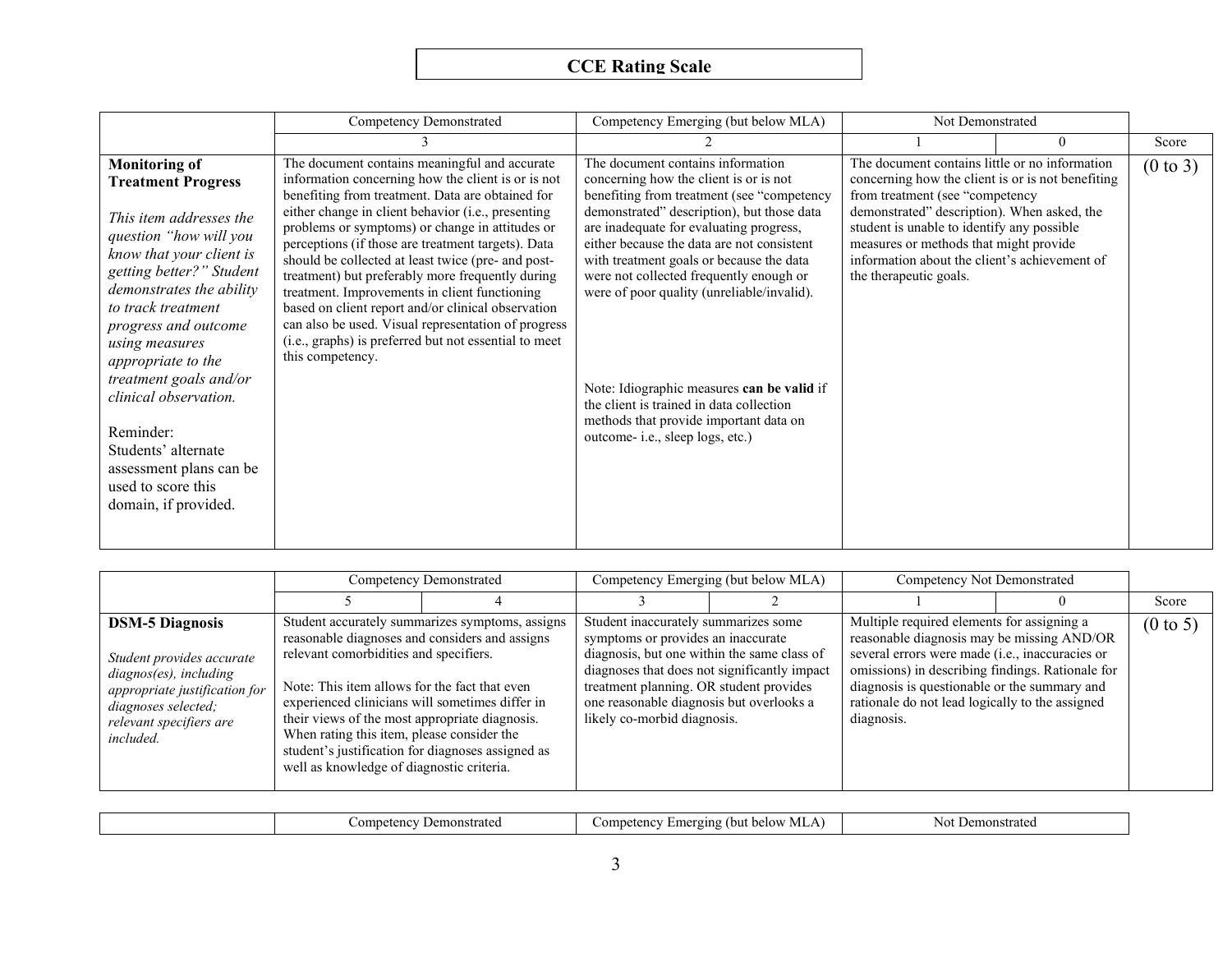|                                                                                                                                                                                          |                                                                                                                                                                                                                                                                                                                                                                                                                                                                                     | $\mathfrak{D}$                                                                                                                                                                                                                                                                                                                                              |                                                                                                                                                                                                                                                                                                              | $\Omega$ | Score               |
|------------------------------------------------------------------------------------------------------------------------------------------------------------------------------------------|-------------------------------------------------------------------------------------------------------------------------------------------------------------------------------------------------------------------------------------------------------------------------------------------------------------------------------------------------------------------------------------------------------------------------------------------------------------------------------------|-------------------------------------------------------------------------------------------------------------------------------------------------------------------------------------------------------------------------------------------------------------------------------------------------------------------------------------------------------------|--------------------------------------------------------------------------------------------------------------------------------------------------------------------------------------------------------------------------------------------------------------------------------------------------------------|----------|---------------------|
| <b>Differential Diagnosis</b><br>Student identified<br>appropriate alternative<br>diagnoses and provided<br>rationale for ultimately<br>ruling them out.                                 | Student considered appropriate alternative<br>diagnoses. The rationale for considering<br>these diagnoses and the justification for<br>ruling them out were clear.                                                                                                                                                                                                                                                                                                                  | Student considered appropriate alternative<br>diagnoses, but rationale for consideration or<br>justification for ruling them out were<br>inaccurate or unclear.                                                                                                                                                                                             | Student did not identify appropriate differential<br>diagnoses for the case or inappropriately ruled<br>out a diagnosis that should have been assigned.                                                                                                                                                      |          | $(0 \text{ to } 3)$ |
| (Written) Justification<br>for Diagnoses<br>Student provides<br>appropriate justification<br>for diagnoses selected by<br>linking symptoms to<br>DSM-5 criteria using<br>DSM-5 language. | The document provides complete and accurate<br>justification for diagnoses, including a complete<br>description of symptoms, frequency/duration,<br>statement re: distress/impairment, and any other<br>criteria laid out in DSM-5 for making the<br>diagnoses. Any relevant specifiers are included<br>and the justification for each is clear. Any errors<br>or omissions are minor and do not significantly<br>compromise the student's justification for<br>assigned diagnoses. | The summary of findings in the document is<br>missing required elements for a correct<br>diagnosis (e.g., course, statement of<br>impairment/distress, etc.) and may contain<br>minor errors (i.e., inaccuracies or<br>omissions), such that rationale for assigned<br>diagnoses is unclear. Relevant specifiers<br>and/or their justification are omitted. | Multiple required elements for making an<br>accurate diagnosis may be missing AND/OR<br>several errors were made (i.e., inaccuracies or<br>omissions) in describing findings. Rationale for<br>diagnosis is questionable or the summary and<br>rationale do not lead logically to the assigned<br>diagnosis. |          | (0 to 3)            |
| NOTE: Raters can score<br>this domain based on<br>whether diagnoses and<br>their justification were<br>clear from the written<br>document alone.                                         | Student uses DSM-5 language appropriately and<br>consistently in describing symptoms and<br>diagnoses.<br>NOTE: The requirements above must be met for<br>each assigned diagnosis.                                                                                                                                                                                                                                                                                                  | Student uses DSM-5 language<br>inconsistently; symptom descriptions are<br>not clearly tied to DSM-5 criteria.                                                                                                                                                                                                                                              | Student rarely uses DSM language; links<br>between reported symptoms and DSM criteria<br>are missing or unclear, leading the reader to<br>question the diagnosis.                                                                                                                                            |          |                     |
|                                                                                                                                                                                          | ASSESSMENT AND DIAGNOSIS SUBSCORE (POSSIBLE POINTS: 0 TO 25)                                                                                                                                                                                                                                                                                                                                                                                                                        |                                                                                                                                                                                                                                                                                                                                                             |                                                                                                                                                                                                                                                                                                              |          |                     |
|                                                                                                                                                                                          | NOTE: Scores within competency domains will not be used to make pass vs. fail decisions, but we are collecting these data to evaluate                                                                                                                                                                                                                                                                                                                                               | [COMPETENCY ATTAINMENT = 17.5 OR HIGHER]                                                                                                                                                                                                                                                                                                                    |                                                                                                                                                                                                                                                                                                              |          |                     |
|                                                                                                                                                                                          |                                                                                                                                                                                                                                                                                                                                                                                                                                                                                     |                                                                                                                                                                                                                                                                                                                                                             |                                                                                                                                                                                                                                                                                                              |          |                     |

*competencies for the APA Self Study and to provide students with feedback on their performance in relevant competency domains.*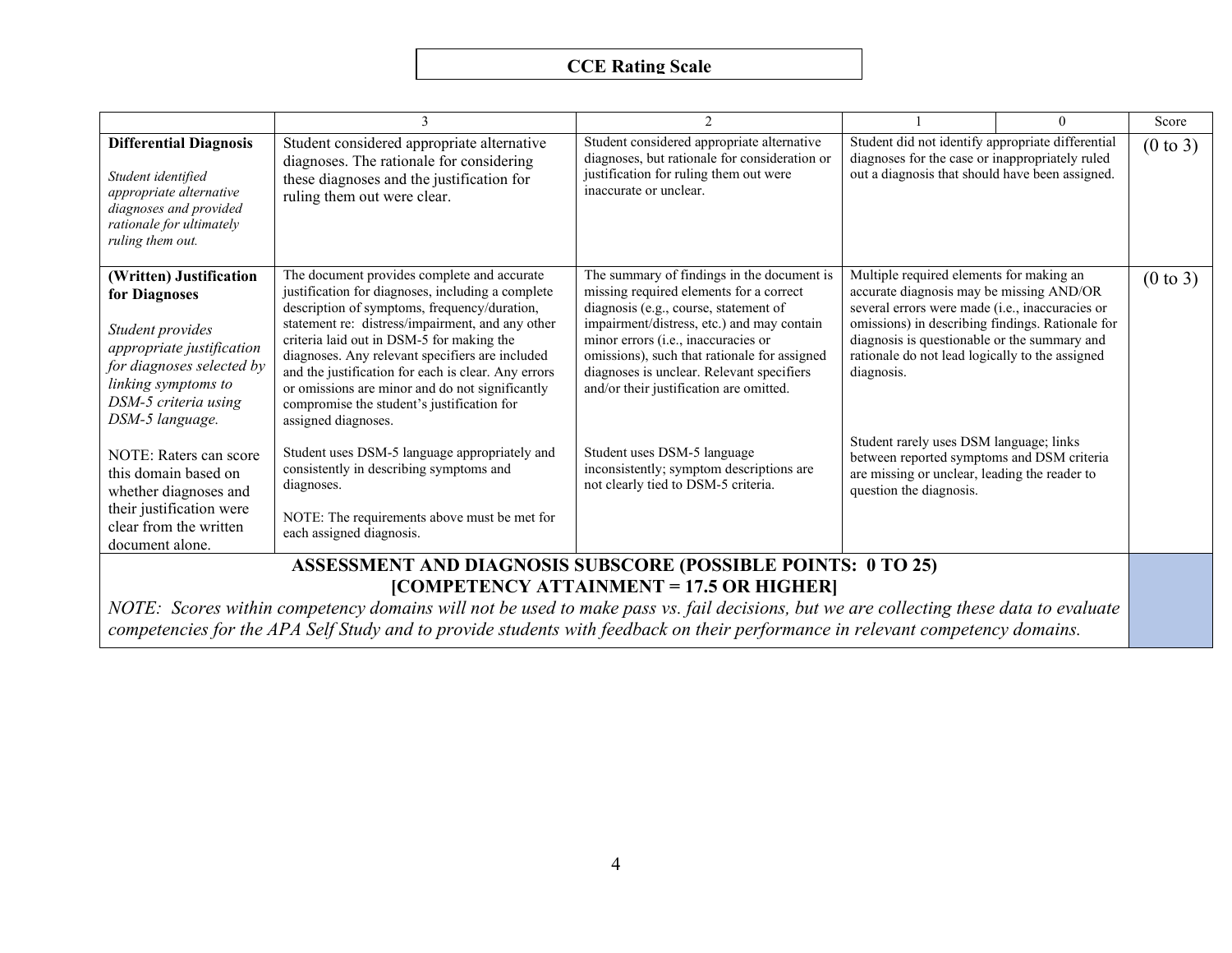## **COMPETENCY DOMAIN 2: Intervention (formerly Case Conceptualization and Treatment Formulation)**

|                                                                                                                                                                                                                                                   |                                                                                                                                                                                                                                                                                                                                | Competency Demonstrated                                                                                 | Competency Emerging (but below MLA)                                                                                                                                                                                                                        |                | Not Demonstrated                                                                                                                                                                                                |          |                     |
|---------------------------------------------------------------------------------------------------------------------------------------------------------------------------------------------------------------------------------------------------|--------------------------------------------------------------------------------------------------------------------------------------------------------------------------------------------------------------------------------------------------------------------------------------------------------------------------------|---------------------------------------------------------------------------------------------------------|------------------------------------------------------------------------------------------------------------------------------------------------------------------------------------------------------------------------------------------------------------|----------------|-----------------------------------------------------------------------------------------------------------------------------------------------------------------------------------------------------------------|----------|---------------------|
|                                                                                                                                                                                                                                                   | $\overline{\mathbf{5}}$                                                                                                                                                                                                                                                                                                        |                                                                                                         |                                                                                                                                                                                                                                                            | $\mathfrak{D}$ |                                                                                                                                                                                                                 | $\theta$ | Score               |
| <b>Theoretical Model</b>                                                                                                                                                                                                                          | Student is able to articulate a professionally<br>accepted theoretical approach and/or a set of<br>integrate two or more such approaches with<br>these approaches.                                                                                                                                                             | empirically validated procedures or systematically<br>evidence of significant depth of understanding of | Student is able to describe a theoretical<br>approach or integration of two or more such<br>approaches with adequate depth of<br>understanding of the theories.                                                                                            |                | Presents a theoretical approach reflecting little<br>depth of understanding and/or integrates two or<br>more such approaches inappropriately or in a<br>way that violates the assumptions of those<br>theories. |          | $(0 \text{ to } 5)$ |
| Relevance                                                                                                                                                                                                                                         | The approach is based on a careful consideration<br>of client and therapist goals and a thorough<br>assessment of all the most clinically relevant<br>issues that are presented (i.e., suicidal behavior,<br>history of sexual abuse, substance abuse, severe<br>psychopathology).                                             |                                                                                                         | The approach reflects basic or superficial<br>goals and an assessment that addresses the<br>most obvious issues, while ignoring more<br>subtle issues or those that would have<br>required a more careful evaluation.<br>The formulation incorporates some |                | The approach ignores the client's most<br>important goals and needs and fails to address<br>the most clinically relevant issues, while<br>focusing on superficial problems.                                     |          | $(0 \text{ to } 5)$ |
| Integration                                                                                                                                                                                                                                       | The conceptualization incorporates the client's<br>unique history, current problems and personality<br>style and applies the theoretical model and/or the<br>empirically validated approach to the actual data<br>of the client's life in a highly individualized<br>manner.<br>Student is able to articulate one alternative, |                                                                                                         | important data of the client's life but fails to<br>account for much of the relevant history or<br>life situation, appealing to theoretical<br>assumptions from the model without<br>adequate empirical support.                                           |                | The conceptualization relies mostly on<br>theoretical constructs and offers little in the way<br>of integration of relevant historical, mental<br>status or personality variables that are<br>empirical.        |          | $(0 \text{ to } 5)$ |
| <b>Flexibility of Approach</b>                                                                                                                                                                                                                    | appropriate and distinct theoretical approach or<br>other empirically validated procedure(s) of their<br>choosing to the case with a sound depth of<br>understanding and appropriateness to the client's<br>situation.                                                                                                         |                                                                                                         | Student is able to describe an alternative<br>approach with adequate understanding of<br>the basic principles and some degree of<br>applicability to the case.                                                                                             |                | Student is unable to articulate an alternative<br>model and/or provides no applicability to the<br>actual case.                                                                                                 |          | $(0 \text{ to } 5)$ |
| <b>Strengths and</b><br><b>Limitations</b> of<br><b>Intervention Model and</b><br><b>Alternate Model</b><br>Student clearly identifies<br>the strengths and<br>limitations of the<br>treatment they selected<br>and their alternate<br>treatment. | Student is able to clearly describe the indications<br>and limitations of the intervention model chosen<br>student has chosen.                                                                                                                                                                                                 | for the case as well as the alternate model that the                                                    | Student has some understanding of the<br>limitations of the model, but unaware of<br>many contraindications or has no insight<br>into the limitations of the alternate model.                                                                              |                | Student is unable to adequately discuss the<br>limitations or indications of both their<br>intervention model and the alternate model.                                                                          |          | $(0 \text{ to } 5)$ |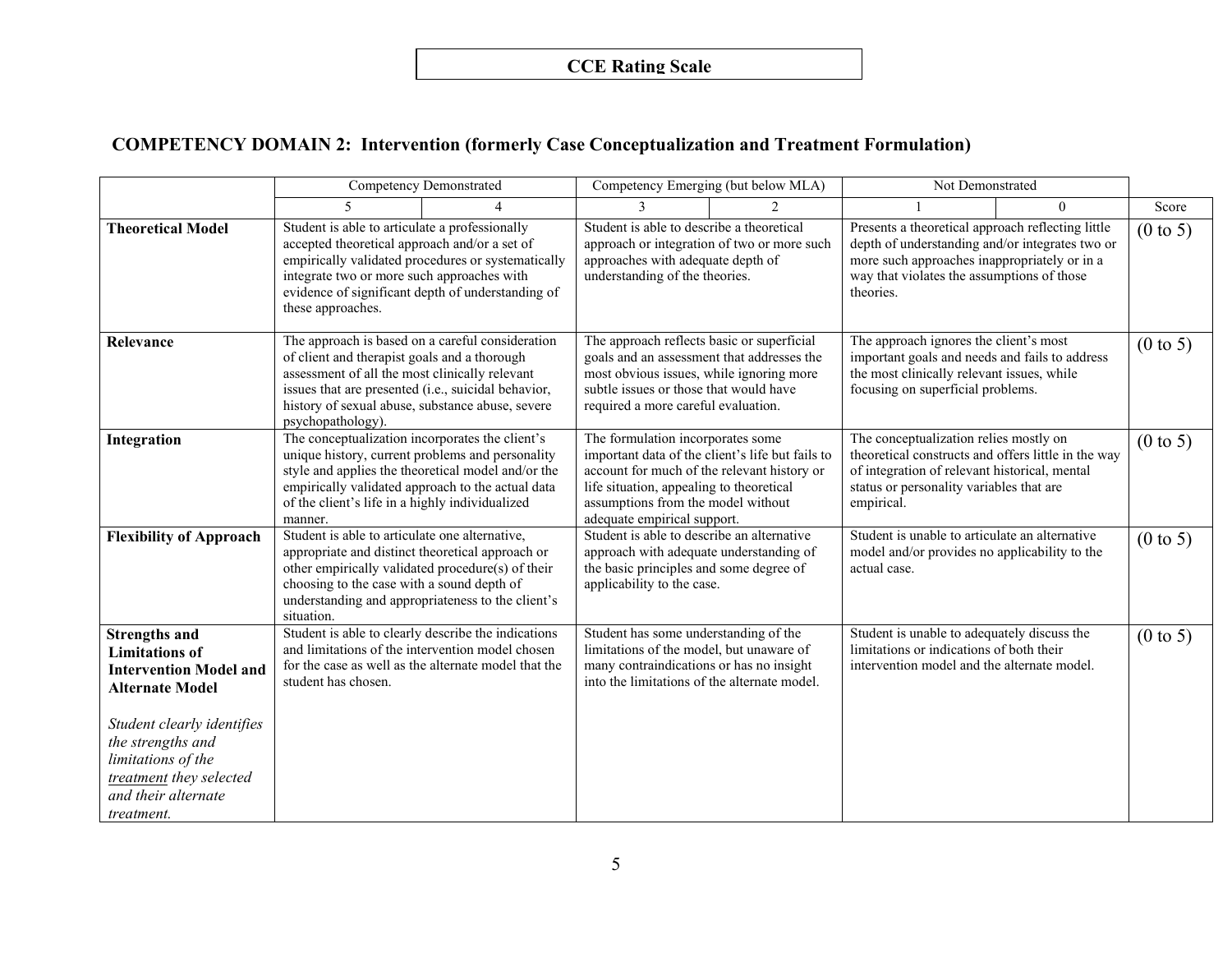|                                                                                                                                 |                                                                                                                                                                                                                                                                                                                                                                                                                                                                                                            | <b>Competency Demonstrated</b>                                                                         |                                                                                                                                                                                                                                                                                                                                                                                                                                                                             | Competency Emerging (but below MLA)                                                                                                        | Not Demonstrated                                                                                                                                                                                                                                                                                                                                                                                                                                                                                                                                                                                                 |          |                     |
|---------------------------------------------------------------------------------------------------------------------------------|------------------------------------------------------------------------------------------------------------------------------------------------------------------------------------------------------------------------------------------------------------------------------------------------------------------------------------------------------------------------------------------------------------------------------------------------------------------------------------------------------------|--------------------------------------------------------------------------------------------------------|-----------------------------------------------------------------------------------------------------------------------------------------------------------------------------------------------------------------------------------------------------------------------------------------------------------------------------------------------------------------------------------------------------------------------------------------------------------------------------|--------------------------------------------------------------------------------------------------------------------------------------------|------------------------------------------------------------------------------------------------------------------------------------------------------------------------------------------------------------------------------------------------------------------------------------------------------------------------------------------------------------------------------------------------------------------------------------------------------------------------------------------------------------------------------------------------------------------------------------------------------------------|----------|---------------------|
|                                                                                                                                 |                                                                                                                                                                                                                                                                                                                                                                                                                                                                                                            |                                                                                                        |                                                                                                                                                                                                                                                                                                                                                                                                                                                                             | $\mathcal{D}$                                                                                                                              |                                                                                                                                                                                                                                                                                                                                                                                                                                                                                                                                                                                                                  | $\Omega$ | Score               |
| <b>Fidelity of Intervention</b><br>This item should be rated<br>across the document,<br>presentation and<br>Theravue responses. | The document and presentation describe many<br>interventions that accurately and consistently<br>reflect the student's conceptualization and<br>adherence to their treatment model(s).<br>The Theravue recordings the student identified as<br>representing the treatment model, or alternative<br>treatment, they used for the case they presented<br>were, in fact, consistent with one of these.<br>Intervention skills (as demonstrated in Theravue<br>responses) were organized and well-executed. If |                                                                                                        | The document and presentation reflect some<br>interventions that are consistent with the<br>student's conceptualization, but the<br>interventions are often unrelated or<br>inconsistent with the student's<br>conceptualization and treatment model(s).<br>The Theravue recordings the student<br>identified as representing the treatment<br>model, or alternative treatment, they used<br>for the case they presented were not<br>entirely consistent with one of these. |                                                                                                                                            | The document and presentation reflect little to<br>no correspondence with the student's treatment<br>model(s) OR it is difficult to tell from the<br>Theravue recordings that the student was<br>guided by his/her conceptualization or<br>treatment model(s). For example, the Theravue<br>recordings might reflect warm, positive<br>responses, but therapeutic content is largely<br>absent.<br>The Theravue recordings the student identified<br>as representing the treatment model, or<br>alternative treatment, they used for the case<br>they presented were not at all consistent with<br>one of these. |          | $(0 \text{ to } 5)$ |
|                                                                                                                                 |                                                                                                                                                                                                                                                                                                                                                                                                                                                                                                            |                                                                                                        |                                                                                                                                                                                                                                                                                                                                                                                                                                                                             |                                                                                                                                            |                                                                                                                                                                                                                                                                                                                                                                                                                                                                                                                                                                                                                  |          |                     |
| <b>Intervention Skills</b><br>This item is specific to<br>Intervention Skills as<br>demonstrated in the<br>Theravue responses.  | mistakes are present, they are minor, do not<br>fundamentally misrepresent the intervention, and<br>are not expected to negatively impact the client's<br>response to treatment.                                                                                                                                                                                                                                                                                                                           |                                                                                                        | Intervention skills (as demonstrated in<br>Theravue responses) reflected a basic<br>understanding of the intervention skills<br>implemented but contained one or more<br>major error (s) or multiple smaller errors.<br>Although some core skills are present, it<br>was not enough to capture the spirit of the<br>approach and/or would possibly negatively<br>impact the client's response to treatment.                                                                 |                                                                                                                                            | Intervention skills (as demonstrated in<br>Theravue responses) were poorly implemented<br>and contained significant errors or specific<br>intervention strategies were inadequate or<br>missing. The work demonstrated in the<br>recording would likely negatively impact the<br>client's response to treatment.                                                                                                                                                                                                                                                                                                 |          | $(0 \text{ to } 5)$ |
| <b>Individualization of</b><br><b>Treatment</b>                                                                                 | The treatment plan clearly tailors strategies<br>presented to the specific information provided<br>about the case. Consideration of the individual<br>case can be seen in almost all descriptions of the<br>implemented. Even in directive sessions, student<br>tailors manualized content to situations in the<br>client's life and looks to additional evidence-<br>of the client's presenting problem is not covered<br>within the treatment chosen.                                                    | treatment plan and/or intervention strategies to be<br>based practices or treatments when some element | and incorporated into treatment planning.<br>plan and/or intervention strategies are<br>generic and not tailored to the case (e.g.,<br>rigidly following a treatment manual<br>without considering important aspects of<br>the case or failing to incorporate important<br>simply because it is not covered within the<br>treatment chosen).                                                                                                                                | Important aspects of the case are considered<br>However, most descriptions of the treatment<br>elements of the client's presenting problem | The treatment plan does not adequately<br>consider specific case characteristics and does<br>not address important aspects of the case.                                                                                                                                                                                                                                                                                                                                                                                                                                                                          |          | $(0 \text{ to } 5)$ |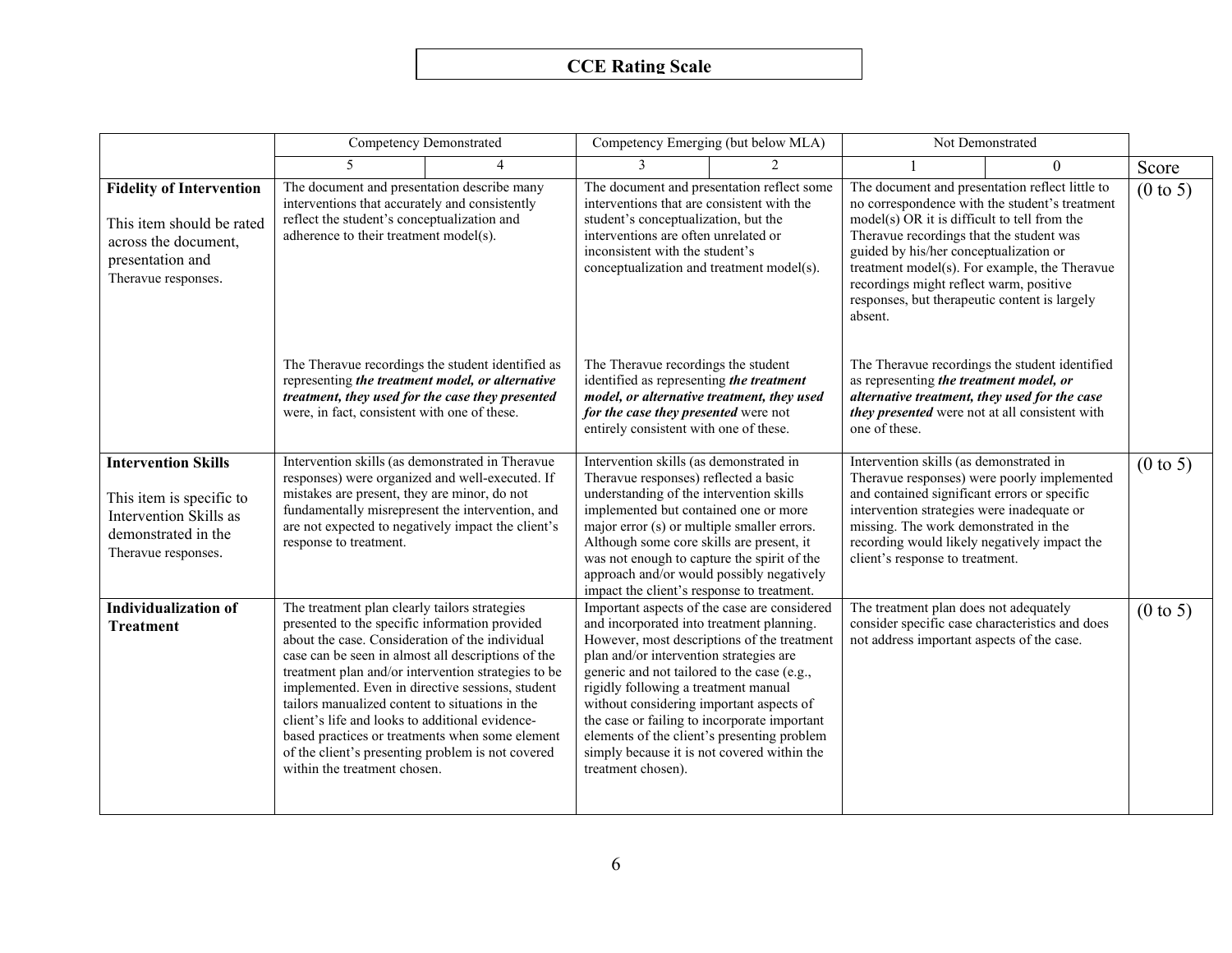### **INTERVENTION (POSSIBLE POINTS: 0 TO 40)**

#### **[COMPETENCY ATTAINMENT = 28 OR HIGHER]**

*NOTE: Scores within competency domains will not be used to make pass vs. fail decisions, but we are collecting these data to evaluate competencies for the APA Self Study and to provide students with feedback on their performance in relevant competency domains.*

|                                                                                                                                                                                |                                                                                                                                                                                                                                              | <b>Competency Demonstrated</b>                                                                                                                            |                                                                                                                                                                                                                                                                                                                                                                                                                                                                                      | Competency Emerging (but below MLA) | Not Demonstrated                                                                                                                                                                                                                                                                                                                                                                                                                                                                                                            |          |                     |
|--------------------------------------------------------------------------------------------------------------------------------------------------------------------------------|----------------------------------------------------------------------------------------------------------------------------------------------------------------------------------------------------------------------------------------------|-----------------------------------------------------------------------------------------------------------------------------------------------------------|--------------------------------------------------------------------------------------------------------------------------------------------------------------------------------------------------------------------------------------------------------------------------------------------------------------------------------------------------------------------------------------------------------------------------------------------------------------------------------------|-------------------------------------|-----------------------------------------------------------------------------------------------------------------------------------------------------------------------------------------------------------------------------------------------------------------------------------------------------------------------------------------------------------------------------------------------------------------------------------------------------------------------------------------------------------------------------|----------|---------------------|
|                                                                                                                                                                                |                                                                                                                                                                                                                                              |                                                                                                                                                           |                                                                                                                                                                                                                                                                                                                                                                                                                                                                                      |                                     |                                                                                                                                                                                                                                                                                                                                                                                                                                                                                                                             | $\Omega$ | Score               |
| Listening,<br><b>Understanding and</b><br>Empathy<br><i>Student</i><br>demonstrates<br>listening skills that<br>facilitate rapport<br>building and the<br>therapeutic alliance | of effective listening and communication of<br>uses verbal encouragers, content and feelings<br>reflections, and summaries to communicate an<br>understanding of client's concerns and feelings.<br>inaccurate summaries.                    | The Theravue recordings reflect a solid command<br>understanding and empathy. For example, student<br>There are few, if any, therapist digressions and/or | The Theravue recordings reflect adequate<br>command of effective listening and<br>communication of understanding and<br>empathy. For example, student uses some<br>verbal encouragers, content and feelings<br>reflections, and summaries, but there are<br>several notable missed opportunities to<br>communicate an understanding of client's<br>concerns and feelings. There are several<br>therapist digressions and/or summaries<br>might inaccurately capture client concerns. |                                     | The Theravue recordings reflect poor command<br>of effective listening and communication of<br>understanding and empathy. For example,<br>student rarely uses verbal encouragers, content<br>and feelings reflections, and summaries, or<br>there are many notable missed opportunities to<br>communicate an understanding of client's<br>concerns and feelings. There are several<br>therapist digressions and/or summaries often<br>miss the client's expressed concerns.<br>The Theravue recordings reflect poor command |          | $(0 \text{ to } 5)$ |
| <b>Open-Ended</b><br>Questioning & Other<br><b>Facilitating Techniques</b>                                                                                                     | The Theravue recordings reflect a solid command<br>of use of open-ended questions and other<br>facilitating techniques, including clarification,<br>confrontation, feedback, and silences in exploring<br>client concerns.                   |                                                                                                                                                           | The Theravue recordings reflect an<br>adequate command of use of open-ended<br>questions and other facilitating techniques,<br>including clarification, confrontation,<br>feedback, and silences in exploring client<br>concerns, but the therapist uses these<br>strategies infrequently or in ineffective<br>ways resulting in some missed opportunities<br>to enhance client exploration.                                                                                         |                                     | of use of open-ended questions and other<br>facilitating techniques, including clarification,<br>confrontation, feedback, and silences in<br>exploring client concerns. The therapist rarely<br>uses these strategies or uses them ineffectively<br>resulting in many missed opportunities to<br>enhance client exploration.                                                                                                                                                                                                |          | $(0 \text{ to } 5)$ |
|                                                                                                                                                                                | In more directive responses, the therapist engages<br>clients in their own learning, checks their<br>understanding of material covered, and/or paces<br>the session appropriately by meeting the client<br>where they are in their learning. |                                                                                                                                                           | In more directive responses, the therapist<br>misses opportunities to engage clients in<br>their own learning, infrequently checks<br>client's understanding of material covered,<br>and sometimes misses client cues in pacing<br>the session, resulting in a mismatch<br>between material covered and client<br>learning.                                                                                                                                                          |                                     | In more directive responses, the therapist only<br>minimally engages client in their own learning,<br>rarely checks client's understanding of material<br>covered, and inadequately paces the session,<br>resulting in a mismatch between material<br>covered and client learning that is likely to<br>undermine the client's progress.                                                                                                                                                                                     |          |                     |

#### **COMPETENCY DOMAIN 3: Communication and Interpersonal Skills (formerly Relationship Skills and Communication)**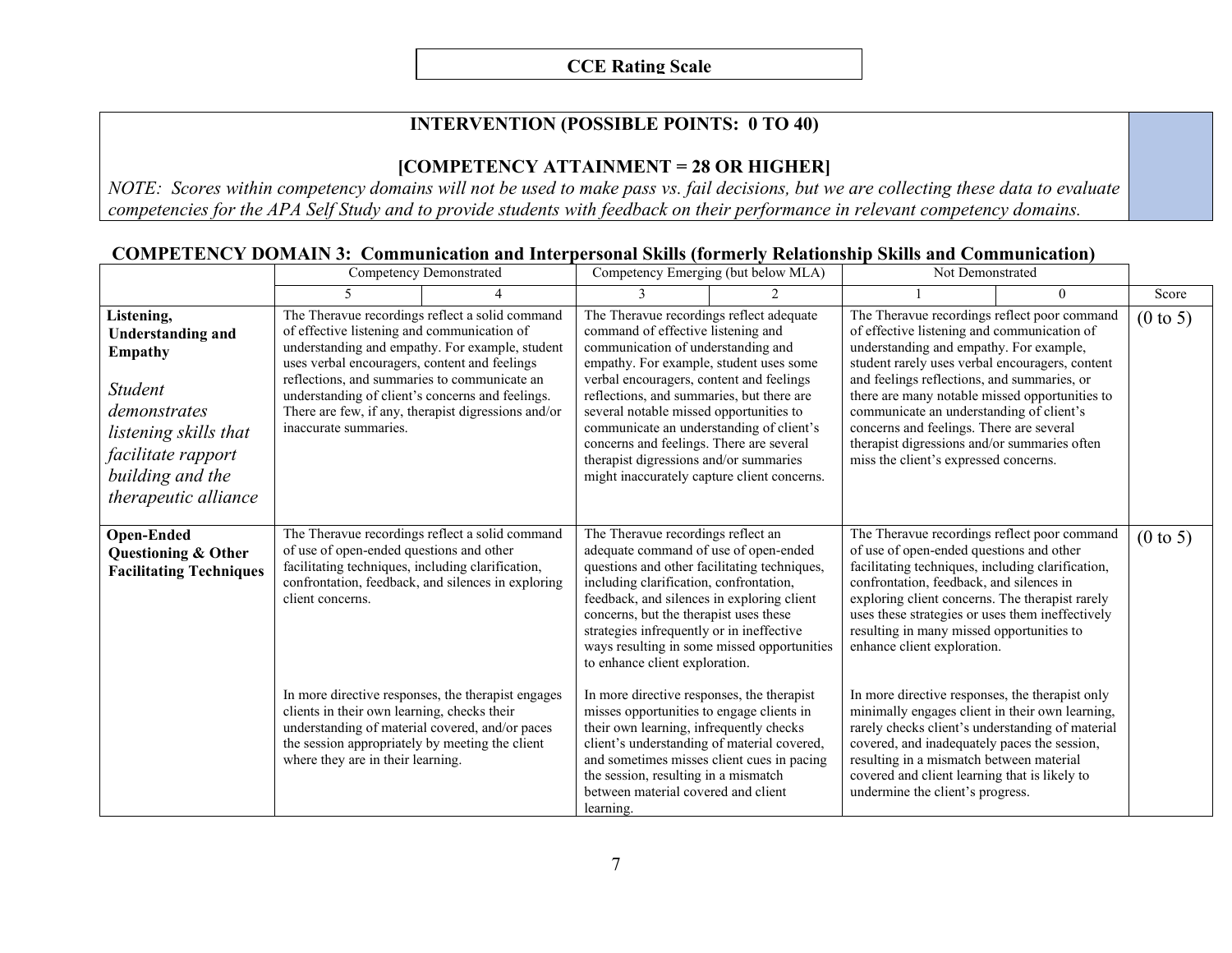|                                                                                                                                                                                                         | <b>Competency Demonstrated</b>                                                                                                                                                                                                                                                                                                                                                          |                                               | Competency Emerging (but below MLA)                                                                                                                                                                                                                                                                                                                                               |                                                                                  | Not Demonstrated                                                                                                                                                                                                                                                                                                                                                                        |                                              |                     |  |
|---------------------------------------------------------------------------------------------------------------------------------------------------------------------------------------------------------|-----------------------------------------------------------------------------------------------------------------------------------------------------------------------------------------------------------------------------------------------------------------------------------------------------------------------------------------------------------------------------------------|-----------------------------------------------|-----------------------------------------------------------------------------------------------------------------------------------------------------------------------------------------------------------------------------------------------------------------------------------------------------------------------------------------------------------------------------------|----------------------------------------------------------------------------------|-----------------------------------------------------------------------------------------------------------------------------------------------------------------------------------------------------------------------------------------------------------------------------------------------------------------------------------------------------------------------------------------|----------------------------------------------|---------------------|--|
|                                                                                                                                                                                                         | $\overline{\mathbf{5}}$                                                                                                                                                                                                                                                                                                                                                                 | 4                                             | 3                                                                                                                                                                                                                                                                                                                                                                                 |                                                                                  |                                                                                                                                                                                                                                                                                                                                                                                         | $\overline{0}$                               | Score               |  |
| Written<br>Communication<br>Student exhibits a<br>command of written<br>communication skills in<br>the CCE document and<br><i>presentation.</i>                                                         | Organization: The written report is clearly<br>written, easy to follow, and organized using<br>headings and subheadings. The paper is<br>generally commensurate with doctoral-level<br>training.<br>Grammar: Few (if any) grammatical,<br>syntactical, spelling errors and/or<br>typographical errors.<br>This is a polished final draft which was<br>carefully reviewed and proofread. |                                               | Organization: The document is<br>disorganized or confusing and the<br>information follows a specific structure<br>inconsistently (e.g., headings and<br>subheadings used inconsistently,<br>information presented in wrong area).<br>Grammar: Some grammatical,<br>syntactical, spelling errors and/or<br>typographical errors occasionally<br>noted, but generally easy to read. |                                                                                  | Organization: The document is very<br>disorganized and/or incoherent and the<br>information is presented haphazardly with<br>little attention to structure and<br>organization, making it hard to follow or<br>read.<br>Grammar: Significant grammatical,<br>syntactical, spelling errors and/or<br>typographical errors noted throughout the<br>document, making it difficult to read. |                                              | $(0 \text{ to } 5)$ |  |
| <b>Oral Communication</b><br>Student exhibits a<br>command of presentation<br>skills during the<br>presentation and of<br>interpersonal<br><i>communication skills</i><br>during their oral<br>defense. | well-organized manner. They were well-<br>prepared for questions and evidenced an<br>ability to understand, consider and<br>appropriately respond to questions during<br>their oral defense.                                                                                                                                                                                            | Student presented in a confident, poised, and | The student's presentation was<br>issues with timing, flow or<br>for questions and exhibited difficulty<br>understanding, considering and<br>appropriately responding to questions<br>during their oral defense.                                                                                                                                                                  | somewhat disorganized or unclear (e.g.,<br>preparation). They were underprepared | The student's presentation was very<br>disorganized and unclear. Issues with<br>timing, flow or preparation were all<br>present. They were unprepared for even<br>basic questions about their case and<br>exhibited difficulty understanding,<br>considering and appropriately responding<br>those that assess for basic knowledge in<br>the field.                                     | to questions during their oral defense, even | $(0 \text{ to } 5)$ |  |
| <b>COMMUNICATION AND INTERPERSONAL SKILLS (POSSIBLE POINTS: 0 TO 20)</b>                                                                                                                                |                                                                                                                                                                                                                                                                                                                                                                                         |                                               |                                                                                                                                                                                                                                                                                                                                                                                   |                                                                                  |                                                                                                                                                                                                                                                                                                                                                                                         |                                              |                     |  |

### **[COMPETENCY ATTAINMENT = 14 OR HIGHER]**

*NOTE: Scores within competency domains will not be used to make pass vs. fail decisions, but we are collecting these data to evaluate competencies for the APA Self Study and to provide students with feedback on their performance in relevant competency domains.*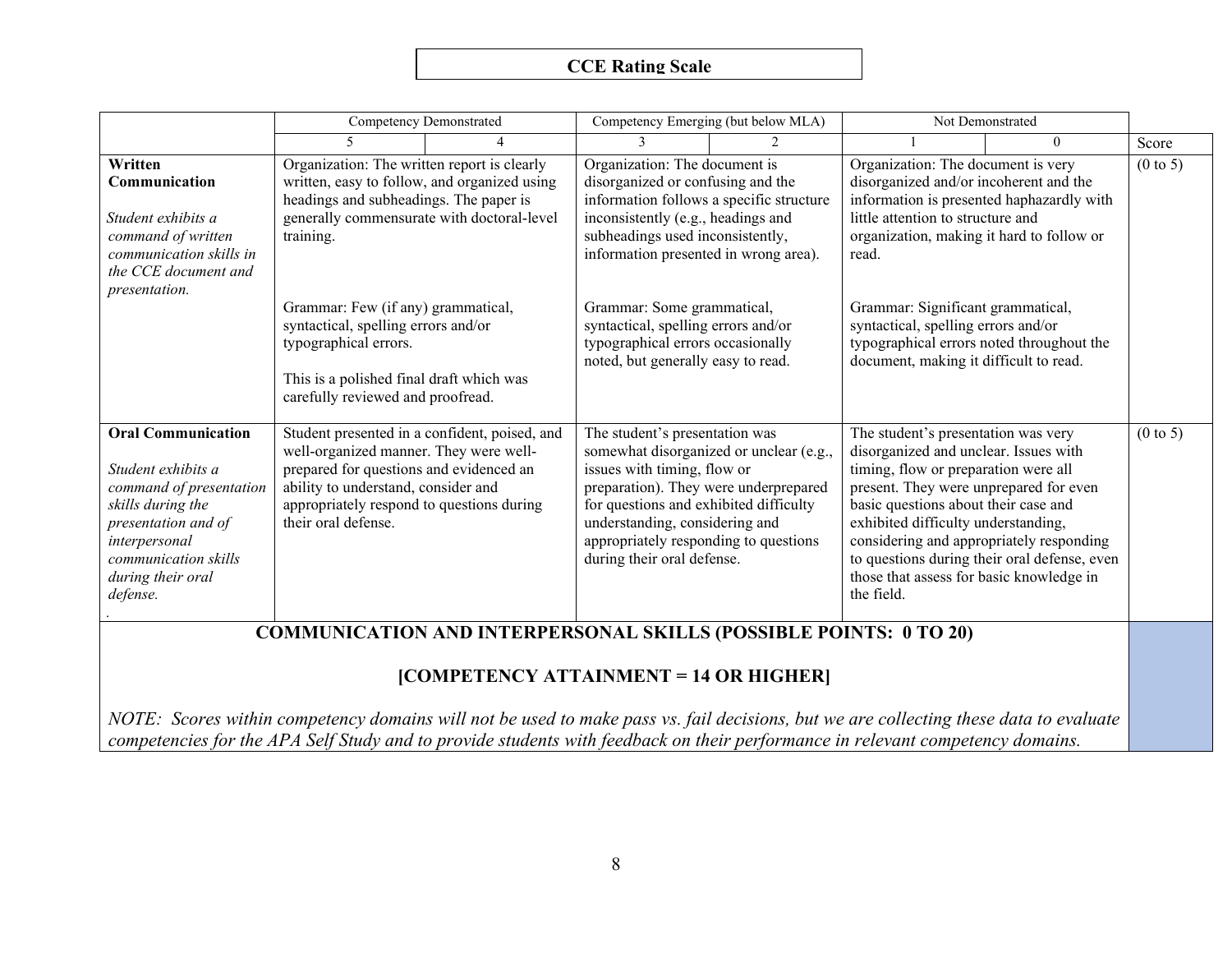#### **COMPETENCY DOMAIN 4: Professionalism (This section pulls together items that were formerly in other Competency Areas.)**

|                                                                                                                                                                                                                                                                                                                                   | <b>Competency Demonstrated</b>                                                                                                                                                                           |                                                                                                   | Competency Emerging (but below MLA)                                                                                                                                                                                                                                                      |               | Not Demonstrated                                                                                                                                                                       |          |                     |
|-----------------------------------------------------------------------------------------------------------------------------------------------------------------------------------------------------------------------------------------------------------------------------------------------------------------------------------|----------------------------------------------------------------------------------------------------------------------------------------------------------------------------------------------------------|---------------------------------------------------------------------------------------------------|------------------------------------------------------------------------------------------------------------------------------------------------------------------------------------------------------------------------------------------------------------------------------------------|---------------|----------------------------------------------------------------------------------------------------------------------------------------------------------------------------------------|----------|---------------------|
|                                                                                                                                                                                                                                                                                                                                   |                                                                                                                                                                                                          |                                                                                                   |                                                                                                                                                                                                                                                                                          | $\mathcal{D}$ |                                                                                                                                                                                        | $\Omega$ | Score               |
| <b>Legal/Ethical Issues</b>                                                                                                                                                                                                                                                                                                       | Student carefully considers legal implication<br>of case, including reporting requirements,<br>while maintaining respect for client<br>confidentiality and commitment to high<br>professional standards. |                                                                                                   | Student adequately protects client<br>confidentiality but ignores more subtle<br>issues pertaining to the professional<br>relationship (e.g., boundary issues) or<br>fails to consider legal implications,<br>including reporting requirements.                                          |               | Student fails to address important legal<br>responsibilities in case, including<br>overlooking important reporting<br>requirements, and/or fails to protect client<br>confidentiality. |          | $(0 \text{ to } 5)$ |
| <b>Diversity</b><br>Student clearly identifies<br>diversity issues relevant<br>to the case and describes<br>how these were<br>incorporated into<br>treatment.<br>NOTE: The term<br>"cultural" refers broadly<br>to human diversity issues<br>(e.g., gender, ethnicity,<br>faith, immigration status,<br>LGBTQ, disability, etc.). | case was sophisticated and commensurate<br>with doctoral-level training. The cultural<br>expressions of the disorder and its culture-<br>and incorporated into treatment.                                | Discussion of diversity issues relevant to the<br>specific risk and protective factors were clear | Diversity issues relevant to the case<br>were noted but lacked a sophisticated<br>understanding of the cultural<br>expressions of the disorder or its<br>culture-specific risk and protective<br>factors was lacking and/or diversity<br>issues were not incorporated into<br>treatment. |               | Very few diversity issues relevant to the<br>disorder were noted, and discussion was<br>superficial or largely absent.                                                                 |          | $(0 \text{ to } 5)$ |
| Professional values,<br>attitudes, and<br>behaviors:<br>Outcome/Self-Critique:<br>Strengths and<br>Limitations in Students'<br>Clinical Work<br>Student clearly identifies<br>the strengths and<br>limitations of their<br>clinical work and<br><i>implementation</i> of<br>treatment.                                            | Student clearly describes and documents client<br>outcome and understands and is able to self-<br>of the intervention as well as his/her therapeutic<br>errors or oversights.                            | critique and explain the basis for success or failure                                             | Student is able to describe client outcome<br>but is limited in the ability to self-critique<br>and explain the basis for success or failure<br>of the intervention.                                                                                                                     |               | Student cannot clearly describe or document<br>client outcome and is unable to self-critique and<br>explain the basis for the success or failure of the<br>intervention.               |          | $(0 \text{ to } 5)$ |